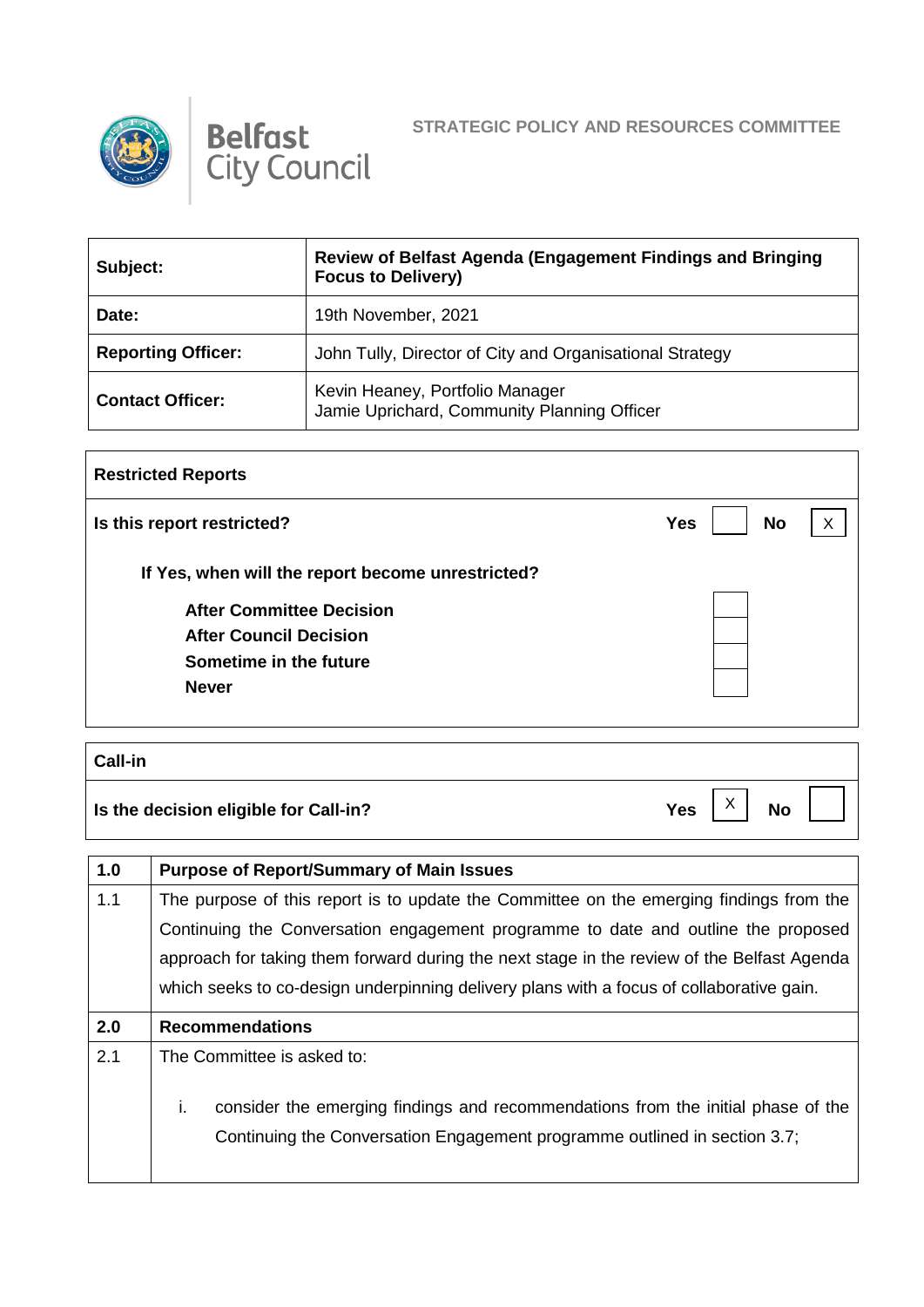|     | ii.<br>note the proposed approach, structure and timeline for the development of the<br>refreshed Belfast Agenda Strategy document and supporting four-year Delivery<br>Action Plans in section 3.8;                                                                                                                                                                                                                                                                                                                                                                                                                                                                    |
|-----|-------------------------------------------------------------------------------------------------------------------------------------------------------------------------------------------------------------------------------------------------------------------------------------------------------------------------------------------------------------------------------------------------------------------------------------------------------------------------------------------------------------------------------------------------------------------------------------------------------------------------------------------------------------------------|
|     | iii.<br>note the plans for continued Elected Member engagement, including the date and<br>time for the forthcoming meeting of the All-Party Working Group on Community<br>Planning, detailed in section 3.9; and                                                                                                                                                                                                                                                                                                                                                                                                                                                        |
|     | note the delivery and timetabling for the 2021 Belfast Residents' Survey.<br>iv.                                                                                                                                                                                                                                                                                                                                                                                                                                                                                                                                                                                        |
| 3.0 | <b>Main Report</b>                                                                                                                                                                                                                                                                                                                                                                                                                                                                                                                                                                                                                                                      |
| 3.1 | The Committee, at its meeting on 18th June, received a report on the Continuing the<br>Conversation engagement programme, the initial phase of which revisited the priorities to<br>deliver the vision, outcomes and ambitions in the Belfast Agenda, seeking stakeholder views<br>on what the Community Planning Partnership (CPP) should focus on over the period 2022-<br>26.                                                                                                                                                                                                                                                                                        |
| 3.2 | A range of engagement tools were utilised including an online survey, call for evidence, idea<br>generation and comments and suggestion tool. It was recognised that the lockdown<br>highlighted and intensified the digital divide that exists within the city and as a result shorter<br>paper-based surveys were developed and distributed by Libraries NI across the network of<br>18 libraries in the Greater Belfast area and the council's 28 community centres. The views<br>of communities were obtained via five independently facilitated workshops sought to<br>understand what the priorities looked like in all areas and for all communities in Belfast. |
| 3.3 | <b>Feedback from Engagement Workshops</b>                                                                                                                                                                                                                                                                                                                                                                                                                                                                                                                                                                                                                               |
|     | A total of 130 participants from 63 organisations attended the events and told us what the<br>priorities meant for them and their community. The workshops also provided an opportunity<br>to check that the long-term vision and outcomes are still relevant and meaningful.<br>Participants were asked to respond to a simple poll and provided clear support that these<br>should remain unchanged.                                                                                                                                                                                                                                                                  |
|     | Responding to the question, 'Are the vision and outcomes still very relevant, fairly relevant,<br>or no longer relevant', 57% felt they were still very relevant, 40% felt they were fairly relevant<br>and 3% of respondents felt that the visions and outcomes are no longer relevant.                                                                                                                                                                                                                                                                                                                                                                                |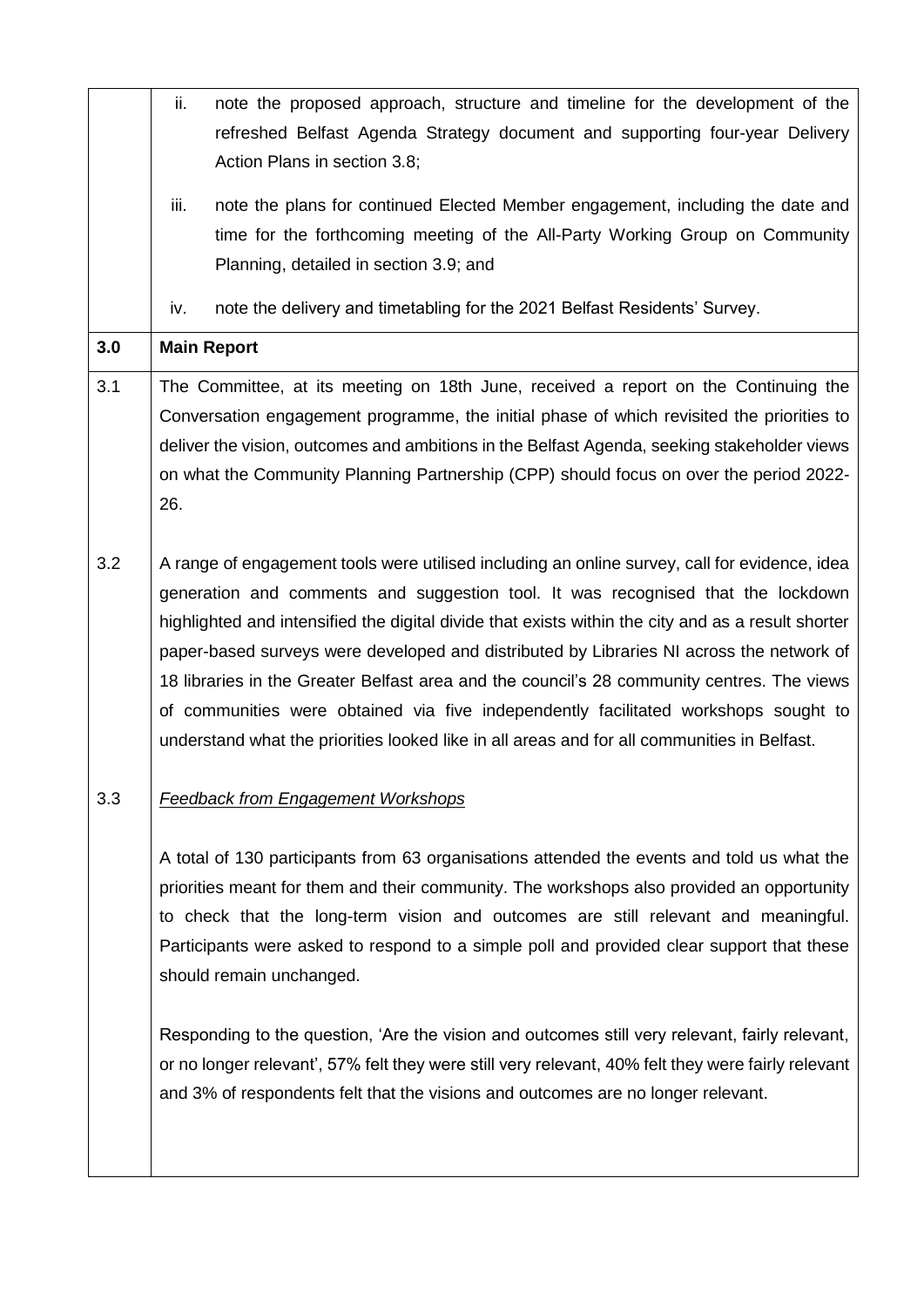The main substantive discussion of the workshops focussed on the priority themes which had been introduced and explained during the session. The discussion was structured in two parts, asking participants questions on the priorities and what they mean for their communities. Feedback from participants suggests that the emergent priorities are a valid framework to progress to the action planning phase; although some proposed priorities that they felt were missing, or highlighted areas which they felt needed to be made a priority in its own right. Additionally, feedback was received on underpinning considerations, the community planning process, implementation, evaluation, and governance.

#### 3.4 *Feedback from Online and Paper-based Surveys*

A subgroup of CPP partners agreed a survey instrument to enable stakeholders including the wider public to provide more detailed views on the vision, outcomes and priorities. The online survey received 50 responses, which ran from 09 June until 30 September 2021. Almost 7 out of 10 people agreed or strongly agreed with the current vision. Respondents also agreed that our outcomes are broadly correct (ranging from 53% to 72%). However, given the written comments, it would appear that some people based their opinion on how well they felt Belfast was meeting these outcomes as opposed to their relevance.

Respondents were further supportive of the proposed priority themes with high levels of agreement (ranging between 72% and 87%) that these themes should be the areas of focus for community planning during the period 2022 -26. The chart below depicts the percentage of respondents who either agreed or disagreed with these priorities. Analysing the strength of opinion, the priorities which attracted the highest levels of agreement included Health Inequalities, Economic Recovery and Employability and Skills.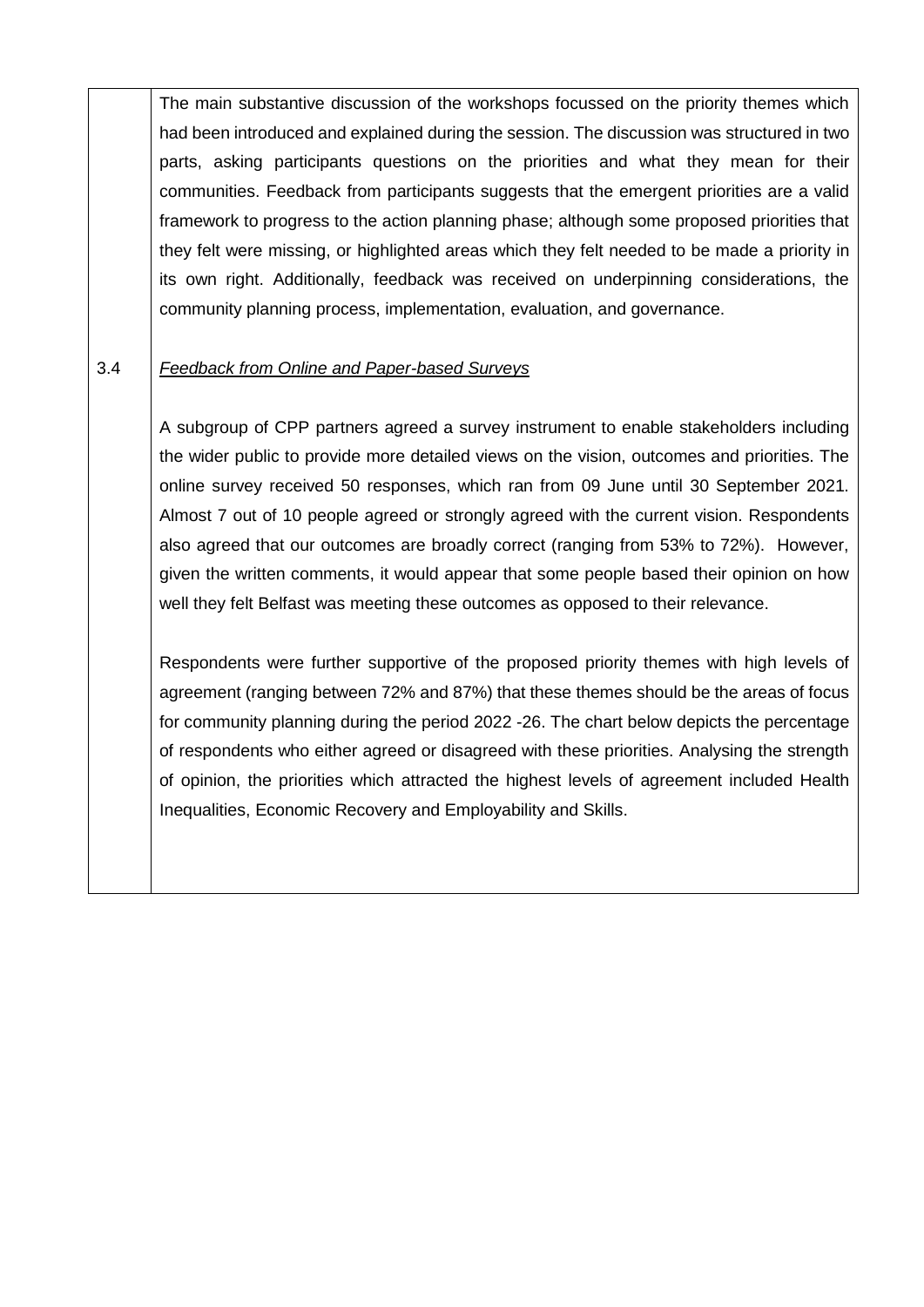

A total of 385 completed paper-based surveys were received from libraries (214) and community centres (171). This channel provided a more limited opportunity for the public to provide in-depth views, however it provided an opportunity to capture the public's perception of the long-term vision and outcomes and was also an effective means of capturing further views of the individual priorities. Over 75% of respondents (n=364) agreed with the current vision for Belfast; and 81% of respondents (n=368) agreed that the current outcomes are still relevant. Similar to the survey on Your Say Belfast, the majority of respondents agreed with and supported the identified priorities.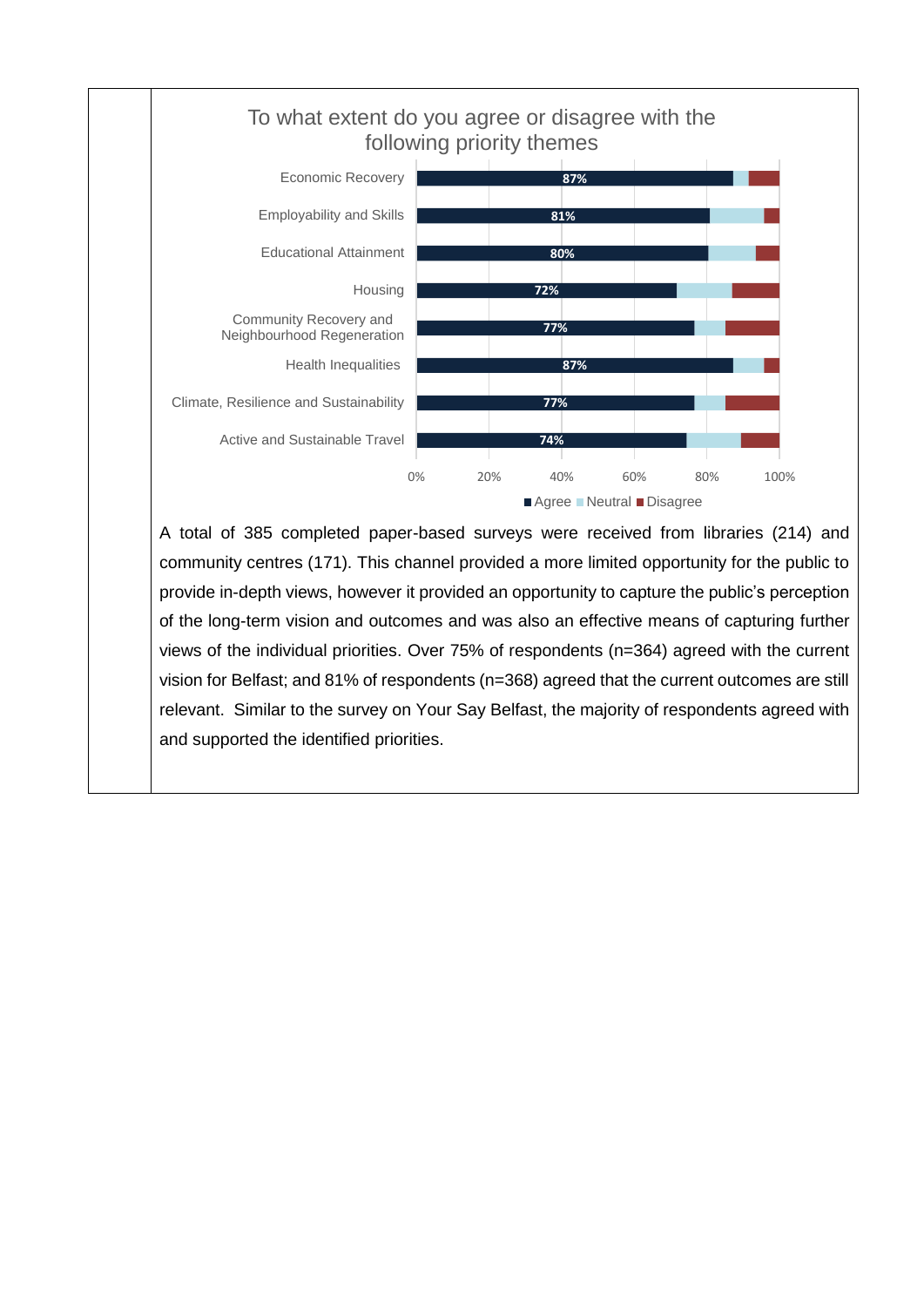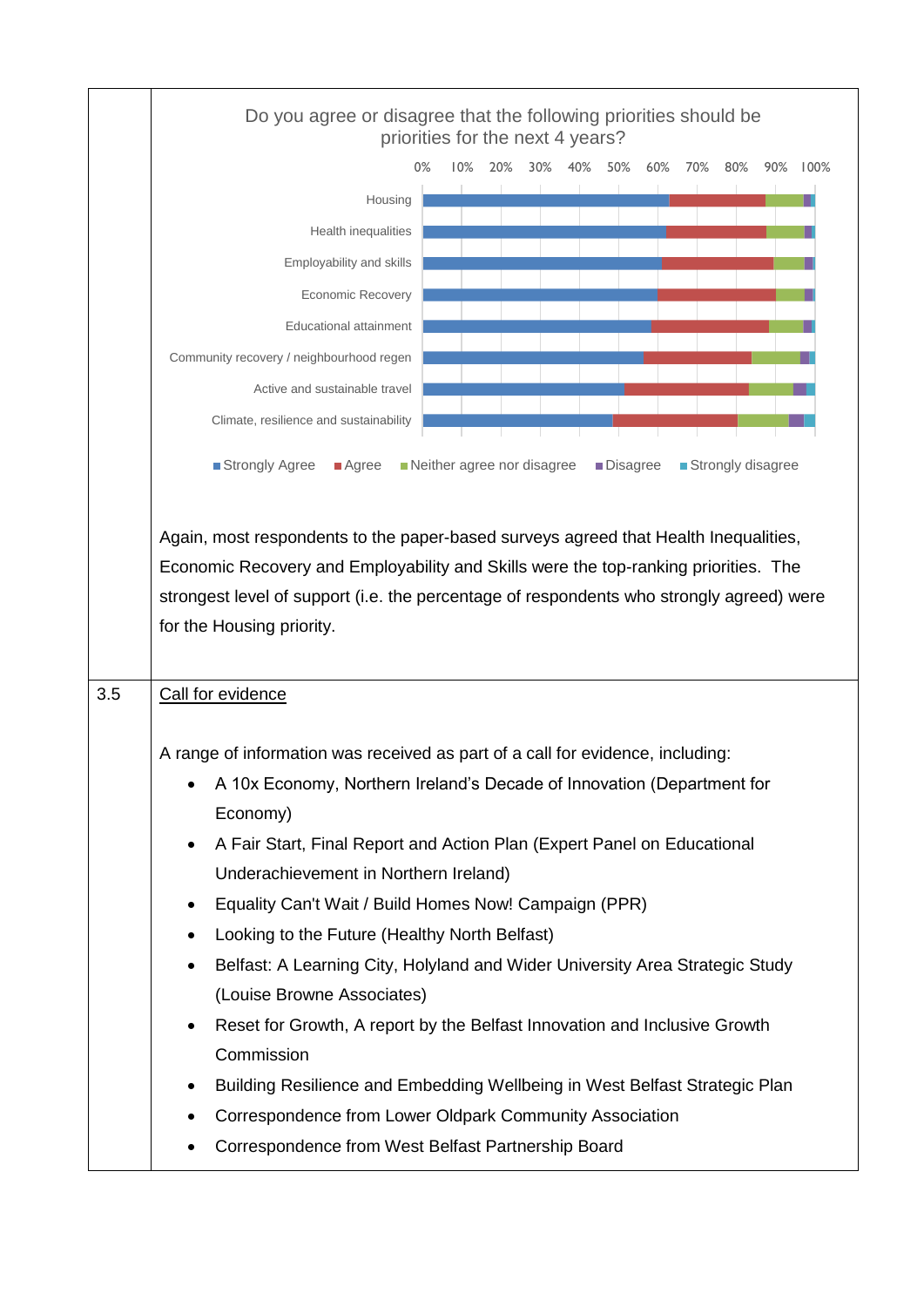|     | Belfast Agenda Board Workshop Reports                                                                                                                                                                                                                                                                                                                                                                                                                                                                                                                                                                                                                                                                                                                                             |
|-----|-----------------------------------------------------------------------------------------------------------------------------------------------------------------------------------------------------------------------------------------------------------------------------------------------------------------------------------------------------------------------------------------------------------------------------------------------------------------------------------------------------------------------------------------------------------------------------------------------------------------------------------------------------------------------------------------------------------------------------------------------------------------------------------|
|     | This information will be considered and addressed by convening leads, who will be<br>responsible for leading the development of the supporting action plans (see section 3.8).                                                                                                                                                                                                                                                                                                                                                                                                                                                                                                                                                                                                    |
| 3.6 | Specific Engagement with Older People and Children and Young People<br>The co-design subgroup identified older people, children and young people as specific<br>cohorts to be directly engaged. Officers attended meetings of the Healthy Ageing Strategic<br>Partnership (22/09/21) and the G6 / Greater Belfast Seniors Forum (12/08/21) and posed<br>similar questions to those asked during the engagement workshops. The main findings are<br>listed below:                                                                                                                                                                                                                                                                                                                  |
|     | Addressing health inequalities and access to health services were cited as the most<br>pressing issues for many older people, particularly the increasing waiting lists for<br>non-Covid related operations and procedures.<br>Loneliness and Isolation were highlighted as significant issues for older people in<br>relation to access to the city centre and opportunities to re-engage socially. It was<br>felt that this had a direct impact on mental health.                                                                                                                                                                                                                                                                                                               |
|     | In addition, community planning officers designed a programme of engagement to obtain<br>the views of children and young people, using several interactive activities to help<br>understand what matters most to them. These activities took place during late September<br>and October to enable access to the school environment. Engagement events took place<br>with training providers (Workforce Training, BCTNI), sports clubs (Tullycarnet FC, Grove<br>Jujitsu, Belfast Phoenix Basketball Club) and schools (Hazelwood Integrated College,<br>Belfast Model School for Girls, Strathearn School). The analysis of captured data is still<br>ongoing, however figure 1 below, shows a summary of comments which received<br>significant support (through likes/upvotes): |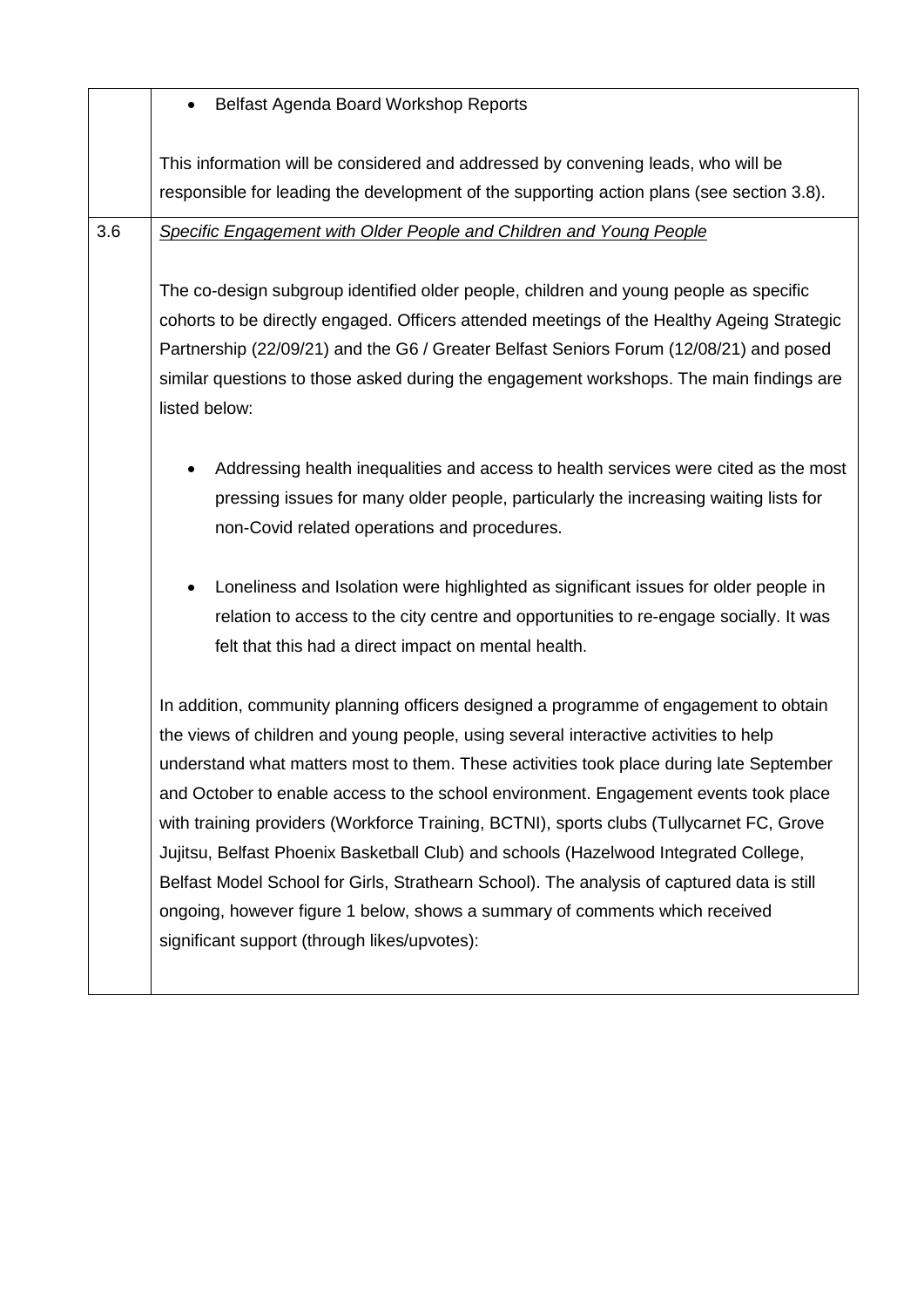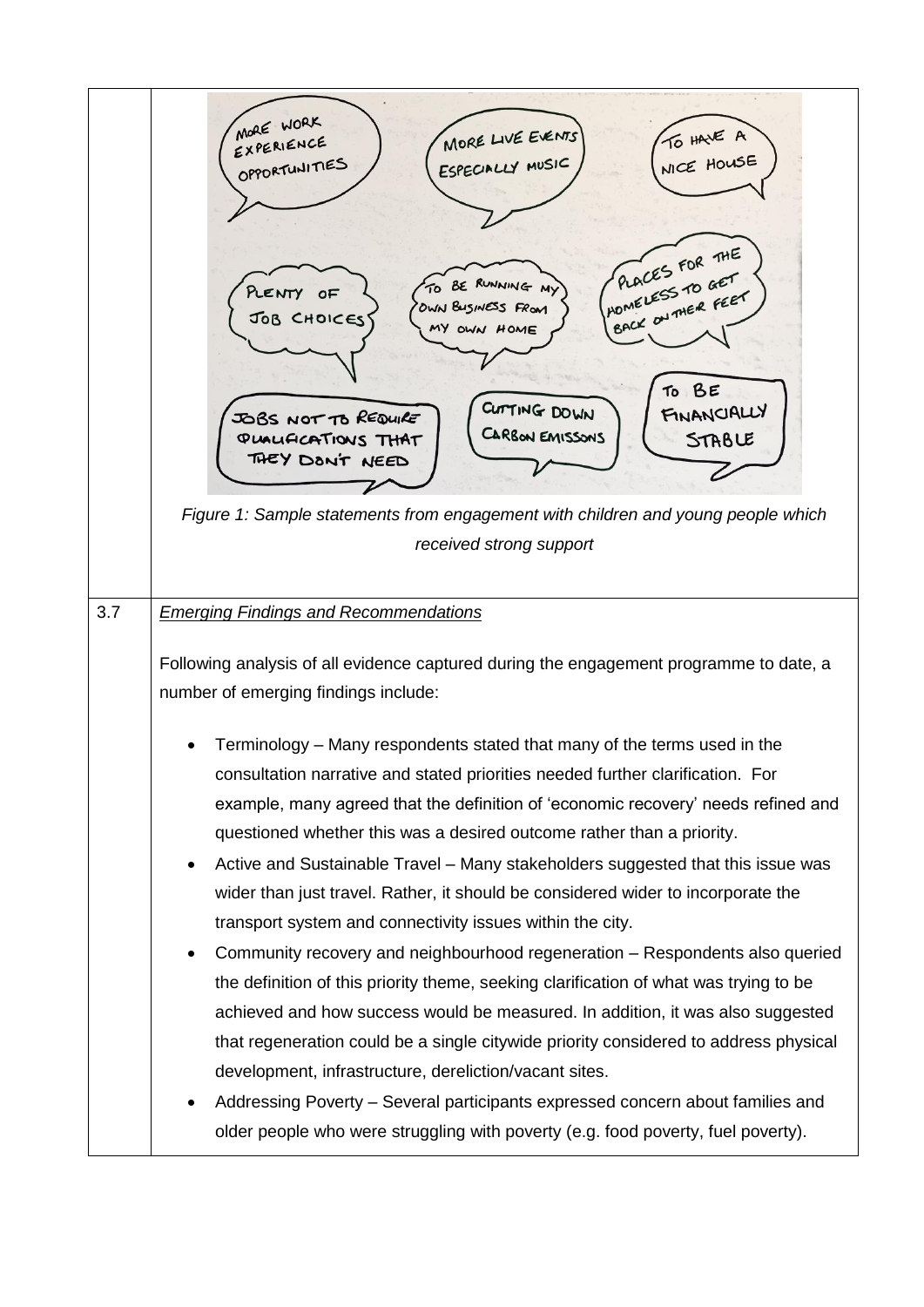|     | Measuring Success – Many participants expressed a clear desire to develop targets<br>and indicators in order to measure progress against the priorities.                                                                                                                                                                                                                                                                                                                                                                                                                                                                                                                                                                                                                                                                                  |
|-----|-------------------------------------------------------------------------------------------------------------------------------------------------------------------------------------------------------------------------------------------------------------------------------------------------------------------------------------------------------------------------------------------------------------------------------------------------------------------------------------------------------------------------------------------------------------------------------------------------------------------------------------------------------------------------------------------------------------------------------------------------------------------------------------------------------------------------------------------|
|     | It is recommended that each of the above findings are considered and taken forward by<br>identified internal convening leads and in liaison with relevant partners. The emerging<br>considerations, refinements and proposals will be brought back and considered by Members<br>as part of phase 2 of the BA Review process. It is suggested that the wider issue of<br>measuring success is supplemented by creating a new project on Your Say Belfast to enable<br>stakeholders to have their say on the current Belfast Agenda population indicators.                                                                                                                                                                                                                                                                                  |
| 3.8 | <b>Bringing Focus to Delivery - Phase 2 Action Planning</b><br>Phase 2 will focus on co-designing specific action plans aligned to the agreed strategic<br>priorities. The activities detailed within these supporting delivery plans will take account and<br>be tested against the principles for action planning (see attached).                                                                                                                                                                                                                                                                                                                                                                                                                                                                                                       |
|     | Any emerging action plans will also take account of the experiences and lessons emerging<br>from the Covid-19 pandemic and what can be achieved through real collaboration and co-<br>delivery. The ambition is to adopt a pragmatic approach to developing consolidated action<br>plan(s) which draw out those specific interventions which are identified as an urgent priority<br>and whereby community planning can make a significant difference/ impact.                                                                                                                                                                                                                                                                                                                                                                            |
|     | It is important to recognise that as we reassess the key challenges and opportunities facing<br>the city, we are not starting from a blank sheet. Consideration will also be given to a range<br>of inputs which will inform our planning (e.g. the emerging findings and outputs from phase<br>1; continuing work and commitments from current programmes of work; and recent Belfast<br>Agenda Board action planning workshops). The community planning team are currently<br>undertaking initial work to provide a baseline position. It is also important that we engage<br>with communities and city stakeholders at the right stage and with the input and<br>involvement of statutory and other delivery partners to ensure we secure balance between<br>ambition and what is possible to develop realistic and deliverable plans. |
|     | Building on this initial scoping work, it is proposed that convening leads are identified for<br>each priority area to take forward planning involving a core set of community planning and<br>relevant partners. Consideration will be given to:                                                                                                                                                                                                                                                                                                                                                                                                                                                                                                                                                                                         |
|     | i.<br><b>Strategic intent / outcomes</b> – what we are trying to achieve?<br>ii.<br><b>Measuring success</b> – what would success look like / potential targets<br>Actions - core set of actions/ interventions (what, who, when)<br>iii.                                                                                                                                                                                                                                                                                                                                                                                                                                                                                                                                                                                                 |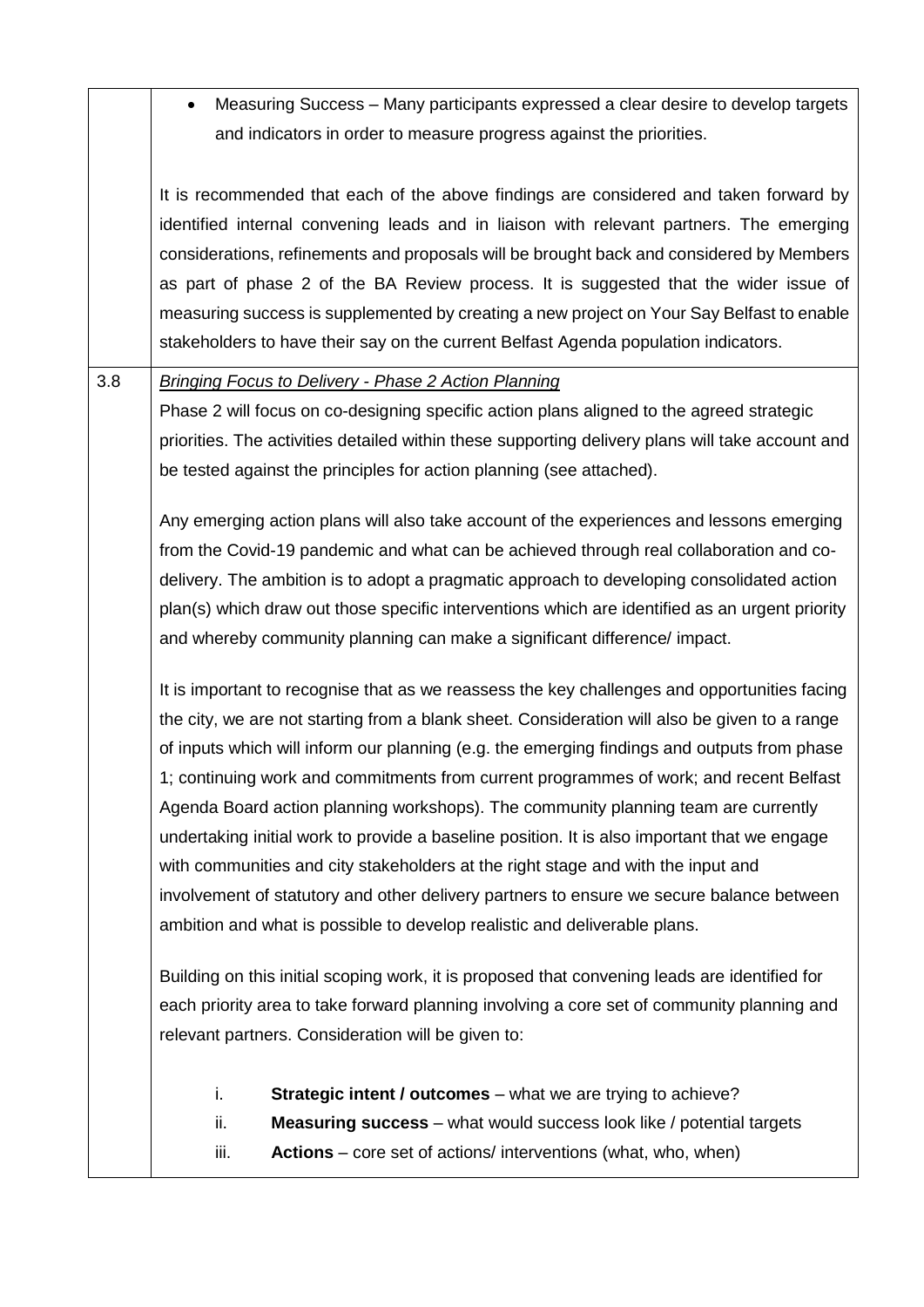|      | Figure 2 below outlines an indictive timeline for phase 2, highlighting individual milestones<br>and ensuring the action plans are developed by the original deadline of end of March 2022.                                                                                                                                                                                                                                                                                                                                                                                                                                                                                                                                                                                                                                                                                                                                                                                                                                                                                                                                       |
|------|-----------------------------------------------------------------------------------------------------------------------------------------------------------------------------------------------------------------------------------------------------------------------------------------------------------------------------------------------------------------------------------------------------------------------------------------------------------------------------------------------------------------------------------------------------------------------------------------------------------------------------------------------------------------------------------------------------------------------------------------------------------------------------------------------------------------------------------------------------------------------------------------------------------------------------------------------------------------------------------------------------------------------------------------------------------------------------------------------------------------------------------|
|      | 30 <sup>th</sup> Nov '21<br>I <sup>st</sup> Nov '2I<br>30 <sup>th</sup> Dec '21<br>an-Feb'21<br>March. '22<br>30 March.'22<br>Co-design & engage with stakeholders<br>Initial<br><b>Finalise drafts</b><br>Review with refresh<br><b>Baseline Review</b> Initials proposals strategic<br>strategic action plan<br>intent / measures<br>Community plan<br>Refining plans & defining success                                                                                                                                                                                                                                                                                                                                                                                                                                                                                                                                                                                                                                                                                                                                        |
|      | Figure 2: Action Plan development timeline.                                                                                                                                                                                                                                                                                                                                                                                                                                                                                                                                                                                                                                                                                                                                                                                                                                                                                                                                                                                                                                                                                       |
| 3.9  | <b>Engagement with Elected Members</b><br>Following the all-Member workshop on 3 <sup>rd</sup> September, it is proposed that we adopt a rolling<br>programme of engagement going forward, including the All-Party Working Group on<br>Community Planning, Party Group Briefings and Area Working Groups. On that basis, a<br>meeting of the All-Party Working Group on Community Planning will be scheduled for early<br>December.                                                                                                                                                                                                                                                                                                                                                                                                                                                                                                                                                                                                                                                                                               |
|      | The meeting will provide an initial opportunity to contribute to the action planning phase and<br>also input to the review of the Belfast Agenda Outcomes framework that will provide a sense<br>as to whether the outcomes are being achieved. A featured project has also been added to<br>the Belfast Agenda Review Hub on Your Say Belfast where elected members can also<br>continue the conversation.                                                                                                                                                                                                                                                                                                                                                                                                                                                                                                                                                                                                                                                                                                                       |
| 3.10 | <b>Belfast Residents' Survey 2021</b><br>Since 1999, the Council has undertaken a regular residents' survey to help inform strategic<br>planning and performance management. Following the introduction of community planning,<br>the survey is now also used to track progress against the Belfast Agenda and to inform city<br>priorities. The survey provides statistically reliable perception data based on a representative<br>sample of Belfast residents. It provides a robust evidence base to inform strategic planning<br>and service improvement as well as helping support the council's statutory duty to consult<br>under the Local Government (NI) Act 2014. The last survey was undertaken in early 2019.<br>While we normally undertake the survey every two years, it was delayed this year due to the<br>Covid pandemic. The methodology for the 2021 Survey has also been changed to a<br>telephone survey to reflect the current environment with the pandemic. Telephone numbers<br>including mobile numbers are obtained using recognised European and UK research<br>standards and meet data protection. |

 $\mathsf{r}$